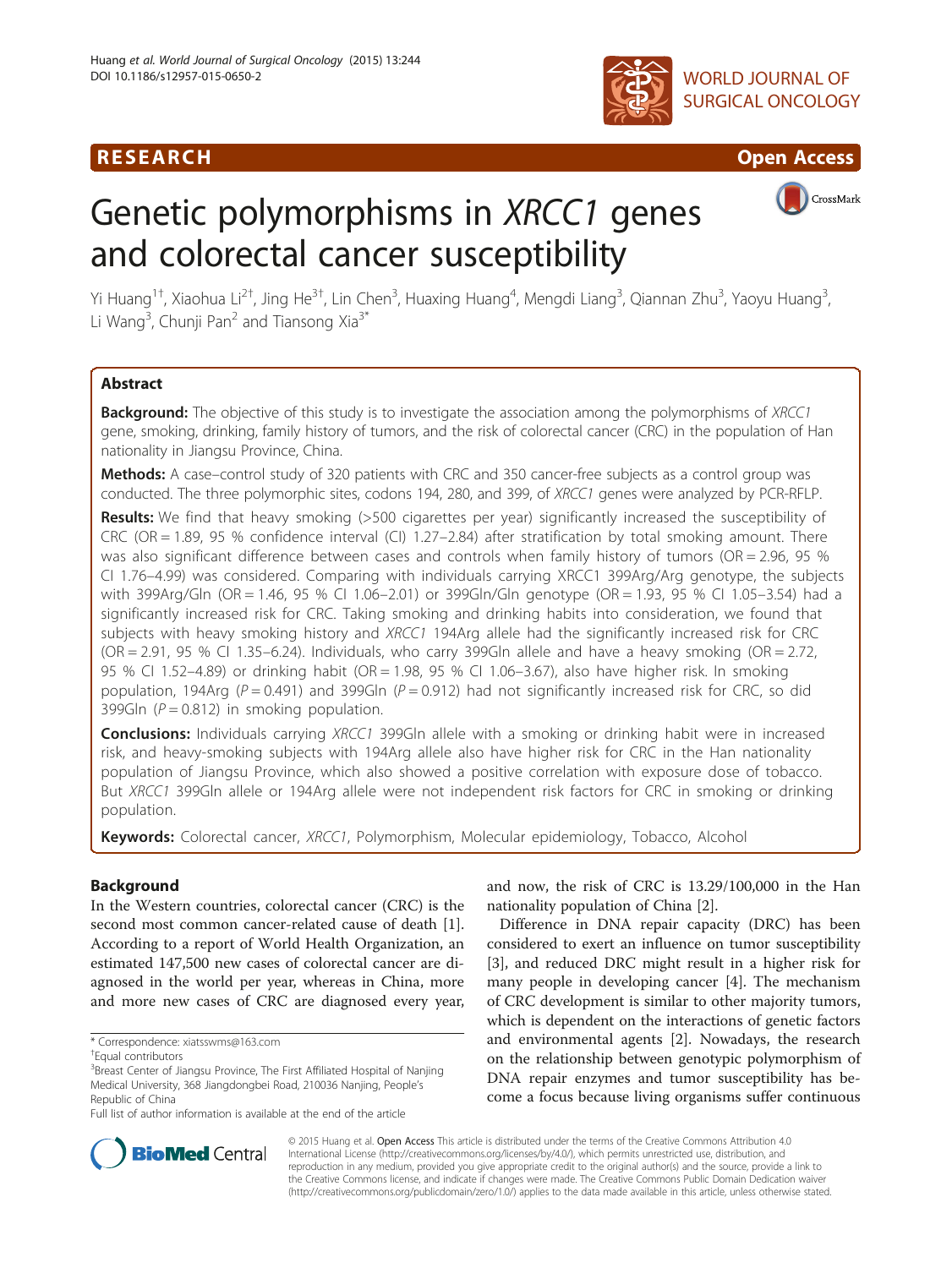damage from diverse environmental agents and normal cellular metabolism products and DNA repair is essential in protecting the genome of cells from environmental hazards, such as tobacco smoking and alcohol drinking.

Smoking is a rich source of reactive oxygen species and chemical carcinogens, and many studies have proved the close relation between smoking and the development of all kinds of tumors. Reactive oxygen species, coming from burning tobacco, can cause direct damage to DNA by initiating lipid peroxidation and oxidizing proteins. Moreover, chemical carcinogens in cigarette smoke (i.e., polycyclic aromatic hydrocarbons, nitrosamines, and arylamines) can induce bulky adducts in crypt cells, thus also contributing to the formation of mutations in the colon [\[5](#page-6-0)]. In addition, alcohol can act as a cocarcinogen by facilitating the absorption of carcinogens, and as a carcinogen due to its conversion to acetaldehyde in the colon lumen, which can form DNA adducts, such as N2-ethyl-2-deoxyguanosine and 1,N2 propanodeoxyguanosine [\[6](#page-6-0)], and induce oxidative DNA damage, such as DNA strand breaks [[7\]](#page-6-0).

Although XRCC1 has no known enzymatic activity, it can interact with several important repair proteins through its different domains, such as DNA ligase III, DNA polymerase β, poly(ADP-ribose) polymerase (PARP) 1 and 2, human AP endonuclease, polynucleotide kinase (PNK), human 8-oxoguanine DNA glycosylase (OGG1), proliferating cell nuclear antigen (PCNA), etc. [\[8\]](#page-6-0). A complex system of DNA repair enzymes has a vital role in protecting the genome of cells from all kinds of carcinogenic exposure. The DNA repair enzyme XRCC1 is thought to be involved in base excision repair (BER) of oxidative DNA and single-strand break (SSB) repair [\[9\]](#page-6-0).

At present, three common polymorphisms of codon 194, codon 280, and codon 399 [[10\]](#page-6-0), which lead to amino acid substitutions in XRCC1 gene, have been found in the population of Han nationality in China. But, studies focused on the relation between these polymorphic sites, and CRC susceptibility in Han Chinese was few. More importantly, foreign population studies about XRCC1 polymorphisms related with CRC were inconsistent. Therefore, this study was performed in the Han people of Jiangsu Province in order to reveal the associations among the genetic polymorphisms of XRCC1 genes, smoking or drinking habit, family history of tumors, and CRC susceptibility.

# Methods

# Study subjects

Between April 2004 and October 2008, a total of 320 CRC patients, who had been diagnosed with CRC through biopsy of fibrocolonoscope or operation, and 350 age- and gender-matched control patients with other nontumorous diseases were included in this study after giving informed consent. The mean age in cases was 64.2 versus 65.3 years in controls. All subjects were ethnic Han Chinese, were able to answer relative questions clearly, and were permanently residing in Jiangsu Province, China. Serological (carcino-embryonic antigen, CEA), physical, and fibrocolonoscope examinations were

conducted on all controls to exclude the possibility of CRC, and any control would be excluded from this study if he had any previous cancer diagnosis.

# Data collection

By using a uniform questionnaire, a face-to-face interview, and a review of medical records, we collected some information for every subject, including general characteristics, personal medical history, family cancer history, and history of smoking and alcohol drinking.

Drinking habit was defined as drinking at least three times per week lasting more than 5 years [[6](#page-6-0), [7](#page-6-0)]. Family history of tumors was defined as any cancer in firstdegree relatives (parents, siblings, or children). In our research, smoking more than five cigarettes per day for more than 5 years was defined as a smoking habit. The unit cigarette  $\times$  year for evaluating accumulative smoking amount was defined as one cigarette per day for 1 year. Slight smoking was defined when the accumulative smoking amount was no more than  $(\le)$  500 cigarettes per year (the integer of average), and heavy smoking was defined when the accumulative smoking amount was more than (>) 500 cigarettes per year [\[11](#page-6-0), [12](#page-6-0)].

## Collection for blood specimens

With consent from patients, 5 mL of peripheral vein blood was collected. After anticoagulated with EDTA, the specimens were immediately stored at −70 °C for genotyping.

#### Extraction of genome DNA

Genomic DNA was isolated and purified from anticoagulated blood (5 mL) by the traditional phenol/chloroform extraction and ethanol precipitation, dissolved in TE buffer (pH = 7.4), and stored at  $-20$  °C.

Primers were synthesized by Bioasia Co. (Shanghai, China), and 10 polymerase chain reaction (PCR) reaction buffers, 25 mmol/L MgCl2, 10 mmol/L dNTP, Taq DNA polymerase, and four kinds of restriction endonucleases (Pvu II, Rsa I, and Msp I) were all purchased from New England Biolabs (Ipswich, MA, USA).

Successfully amplified samples were digested with Pvu II, Rsa I, and Msp I [\[4, 8](#page-6-0), [9, 13](#page-6-0)]. The volume of enzyme reaction system was 12 μL including 1 μL of  $10\times$  buffer, 5 U of restriction endonucleases, 0.1 μL bovine serum albumin, and 10 μL of PCR products. After the reaction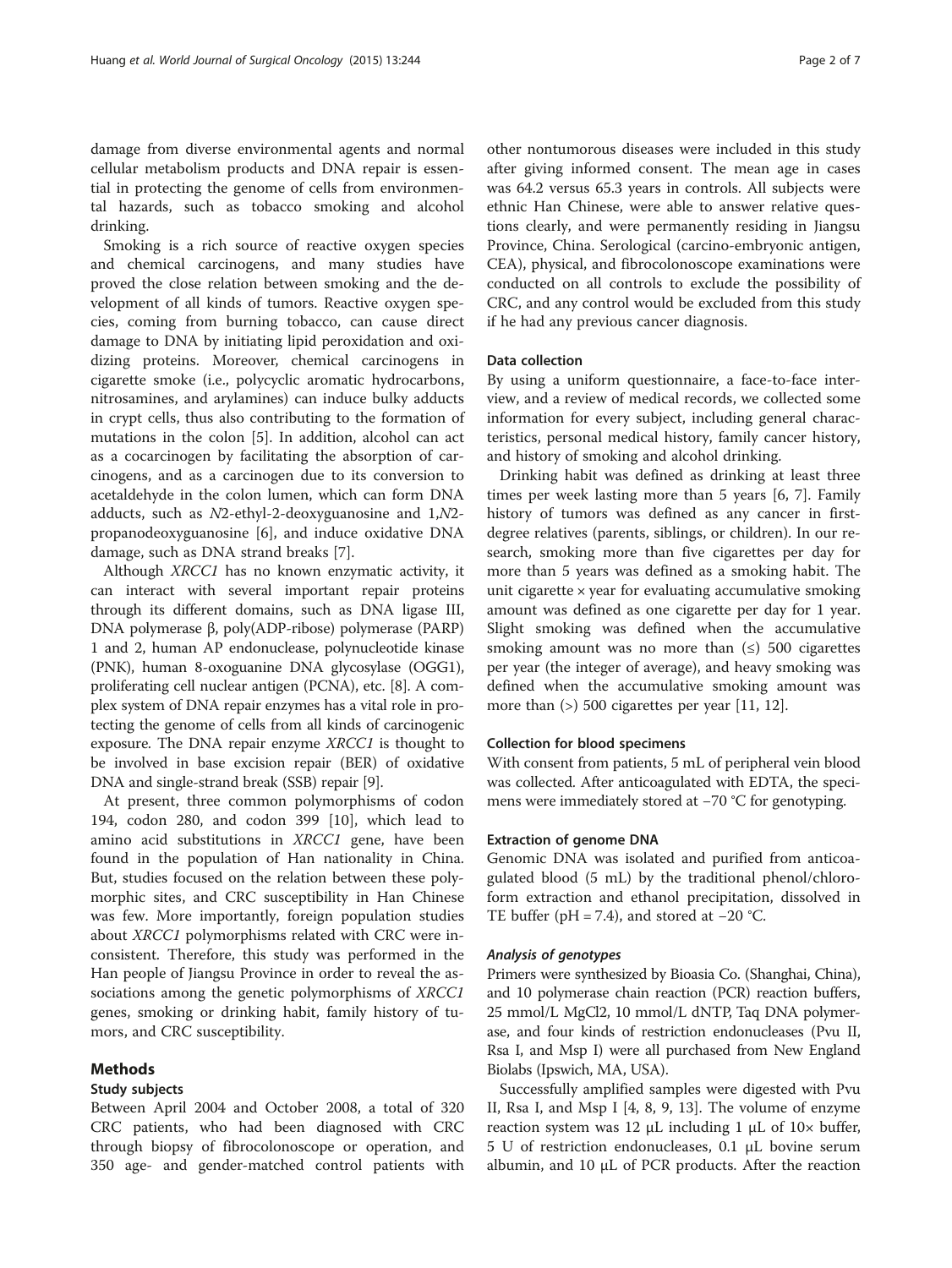system of enzymatic digestion was kept in 37 °C water for 3–6 h, the digested products were allowed to electrophorese on 3 % agarose gels in order to analyze the genotypes of samples (Fig. 1).The XRCC1 Arg194Trp, Arg280His, and Arg399Gln polymorphisms were determined using the polymerase chain reaction-restriction fragment length polymorphism (PCR-RFLP) method. The primer sequences were selected by referring to published papers and Primer3 software [[4, 8, 9, 13](#page-6-0)]. The total volume of PCR reaction system was 30 μL, containing 3.0 μL of 10 PCR buffer, 2.5 μL of 25 mmol/L MgCl, 0.5 μL of 10 mM/L dNTP, 0.3 μL of 25 μM/L each primer, 0.25 μL of 5 U/mL Taq DNA polymerase, and 100 ng of genomic DNA. The PCR amplification consisted of an initial 5-min incubation at 94 °C, followed



T/T: Trp/Trp; A/H: Arg/His; H/H: His/His; A/G: Arg/Gln; G/G: Gln/Gln; A/T, A/H, A/G: heterozygous genotype

by 35 cycles of denaturing at 94 °C for 30 s, various annealing conditions [[4, 8](#page-6-0), [9, 13](#page-6-0)], and an extension at 72 °C for 50 s. The reaction was terminated after a final extension of 10 min at 72 °C.

#### Statistical analysis

Epidata 3.0 software (EpiData Association, Odense, Denmark) was used to input the data, and SPSS 12.0 software (SPSS, Chicago, IL, USA) was used for statistical analysis. T test was used to evaluate mean difference between cases and controls, Hardy–Weinberg test for assessing heredity equilibrium, and  $\chi^2$  test for enumeration data and the analysis of their reciprocity. The risk of CRC was evaluated with odds ratio (OR) and 95 % confidence interval (CI).

# Quality control

Investigators were trained uniformly, and in-person interviews were conducted in a hospital. Results of investigation or experiment of 5 % samples were checked randomly. Biolong Gene Limited Company sequenced the PCR amplified products. Data input and process were double tracked, and logic check was adopted.

# Results

# Comparisons of essential features and living habits between cases and controls

There was no significant difference with age group (grouping by 60 years old, the integer of mean age,  $P > 0.05$ ) and gender ( $P > 0.05$ ) between cases and controls. Though we did not find that long-term smoking history increased significantly the risk for CRC (OR =  $1.27$ , 95 % CI 0.93-1.73), heavy smoking  $(OR = 1.89, 95 % CI 1.27–2.84)$  significantly increased the susceptibility of CRC after stratification by total smoking amount. There was also significant difference between cases and controls when family history of tumors (OR = 2.96, 95 % CI 1.76–4.99) was considered. No evidence proved that the long-term drinking habit (OR = 1.43, 95 % CI 0.97–2.09) could affect the risk significantly by oneself (Table [1\)](#page-3-0).

# Comparisons of genotypic polymorphisms between cases and controls

After analysis by Hardy–Weinberg test, all genotypic frequencies of three polymorphic sites in *XRCC1* gene were ascertained in a balanced state in the Han population of China's Jiangsu Province according to the hereditybalanced rule.

Comparing with the individuals carrying 399Arg/Arg genotype of XRCC1 gene, the subjects with 399Arg/Gln  $(OR = 1.46, 95 % CI 1.06–2.01)$  or 399Gln/Gln genotype (OR = 1.93, 95 % CI 1.05–3.54) had a significantly increased risk for CRC. However, no other genotypic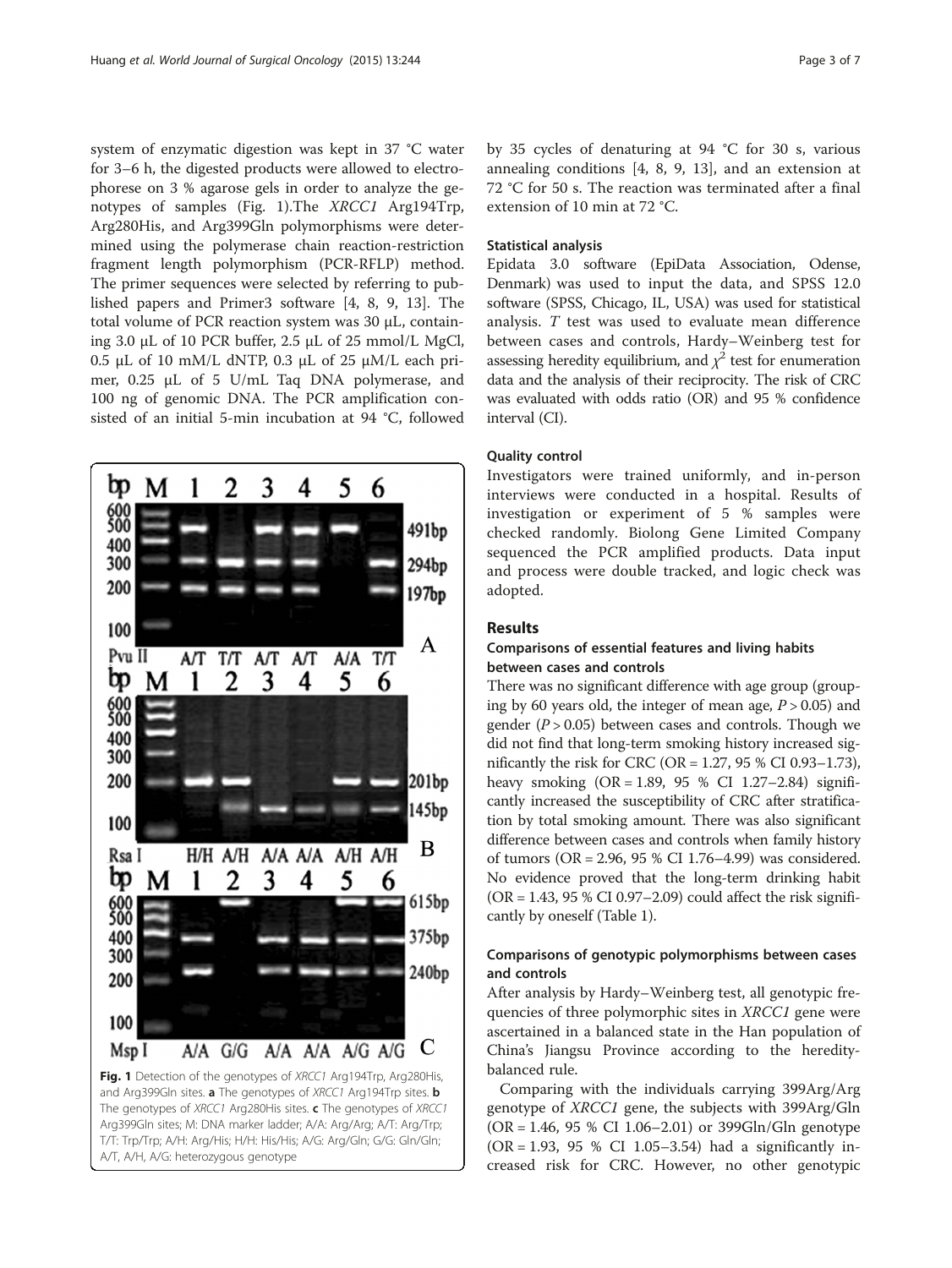<span id="page-3-0"></span>Table 1 Comparisons of general characteristics and living habits between cases and controls

| General characteristic       | Control (%) Case (%) |            | $x^2$ value OR |      | 95 % CI       |
|------------------------------|----------------------|------------|----------------|------|---------------|
| Number of subjects           | 350                  | 320        |                |      |               |
| Age group:                   |                      |            |                |      |               |
| $\leq 60$ years              | 170 (48.6)           | 152 (47.5) | 1              |      |               |
| >60 years                    | 180 (51.4)           | 168 (52.5) | 0.077          | 1.04 | $0.77 - 1.41$ |
| Gender                       |                      |            |                |      |               |
| Female                       | 153 (43.7)           | 129 (40.3) | 1              |      |               |
| Male                         | 197 (56.3)           | 191 (59.7) | 0.794          | 1.15 | $0.85 - 1.56$ |
| Family history of<br>tumors: |                      |            |                |      |               |
| No                           | 328 (93.7)           | 267 (83.4) | 1              |      |               |
| Yes                          | 22(6.30)             | 53 (16.6)  | 17.76          | 2.96 | 1.76-4.99     |
| Smoking history:             |                      |            |                |      |               |
| No                           | 215(61.4)            | 178 (55.6) | 1              |      |               |
| Yes                          | 135 (38.6)           | 142 (44.4) | 2.322          | 1.27 | $0.93 - 1.73$ |
| Total smoking<br>amount:     |                      |            |                |      |               |
| Never smoking                | 215 (61.4)           | 178 (55.6) | 1              |      |               |
| Slight smoking               | 84 (24.0)            | 62 (19.4)  | 0.344          | 0.89 | $0.61 - 1.31$ |
| Heavy smoking                | 51 (14.6)            | 80 (25.0)  | 9.783          | 1.89 | $1.27 - 2.84$ |
| Alcohol drinking:            |                      |            |                |      |               |
| No                           | 290 (82.9)           | 247 (77.2) | 1              |      |               |
| Yes                          | 60 (17.1)            | 73 (22.8)  | 3.377          | 1.43 | $0.97 - 2.09$ |

The Italic type meant: this part of data had statistical significance

distribution between cases and controls had significant difference after stratification according to genotype (Table 2).

# Interaction between living habits and genetic polymorphisms in CRC risk

According to the results listed in Table 2, we set individuals with XRCC1 194Trp/Trp, 280Arg/Arg, or 399Arg/Arg genotype as the baseline for statistical

In addition, the subjects who carried XRCC1 399Gln allele and had a drinking habit were in a significantly higher risk for CRC in comparison with the subjects who carried 399Arg/Arg genotype and had no drinking habit (OR–1.98, 95 % CI 1.06–3.67). But, we did not find any interaction between the other two polymorphic sites (Arg194Trp and Arg280His) of XRCC1 gene and drinking habit, which significantly affected the susceptibility of CRC (Table [3](#page-4-0)).

After stratification by accumulative smoking amount of 500 cigarettes per year, the risk for CRC increased significantly in the subjects with heavy smoking history (>500 cigarettes per year) and XRCC1 194Arg allele (194 Arg/Trp or 194Arg/Arg) in comparison with the subjects who were 194Trp/Trp genotype and never smoked (OR = 2.91, 95 % CI 1.35–6.24). Meanwhile, we also found that the individuals with heavy smoking history and 399Gln allele (399Arg/Gln or 399Gln/Gln) had significantly increased risk when compared with individuals who carried 399Arg/Arg genotype and never smoked (OR = 2.72, 95 % CI 1.52–4.89). There was no significant interaction between slight smoking history (≤500 cigarettes per year) and genetic polymorphisms of XRCC1 gene, and we also did not discover that people with heavy smoking history and 280His allele (280 Arg/His or 280His/His) had higher risk than people who had no smoking habit and with 280 Arg/Arg genotype  $(OR = 1.66, 95 % CI 0.80-3.42)$  (Table [3](#page-4-0)). Then, we calculated the risk of three significant groups in Table [3](#page-4-0) in smoking or drinking population individually. It showed no significantly increased risk related to XRCC1 399Gln allele or 194Arg allele in drinking people or 194Arg allele in smoking people (Table [4](#page-4-0)).

# **Discussion**

According to the epidemiological analysis of questionnaire data, we found that family history of tumors

Table 2 Comparison of genotypes of each polymorphic site between cases and controls

| Polymorphic site | Genotype   | Control (%) | Case $(\%)$ | $x^2$ value | <b>OR</b>                | 95 % CI       |
|------------------|------------|-------------|-------------|-------------|--------------------------|---------------|
| Arg194Trp        | 194Arg/Arg | 147 (42.0)  | 151 (47.2)  |             | $\overline{\phantom{0}}$ |               |
| (C26304T)        | 194Arg/Trp | 167(47.7)   | 141(44.1)   | 1.452       | 0.82                     | $0.60 - 1.13$ |
|                  | 194Trp/Trp | 36(10.3)    | 28 (8.75)   | 1.010       | 0.76                     | $0.44 - 1.30$ |
| Arg280His        | 280Arg/Arg | 252 (72.0)  | 218 (68.1)  |             |                          |               |
| (G27466A)        | 280Arg/His | 86 (24.6)   | 94 (29.4)   | 1.778       | 1.26                     | $0.90 - 1.78$ |
|                  | 280His/His | 12 (3.43)   | 8(2.50)     | 0.315       | 0.77                     | $0.31 - 1.92$ |
| Arg399Gln        | 399Arg/Arg | 205 (58.6)  | 154 (48.1)  |             |                          |               |
| (G28152A)        | 399Arg/Gln | 125(35.7)   | 137 (42.8)  | 5.367       | 1.46                     | $1.06 - 2.01$ |
|                  | 399Gln/Gln | 20(5.70)    | 29(9.06)    | 4.624       | 1.93                     | $1.05 - 3.54$ |
|                  |            |             |             |             |                          |               |

The Italic type meant: this part of data had statistical significance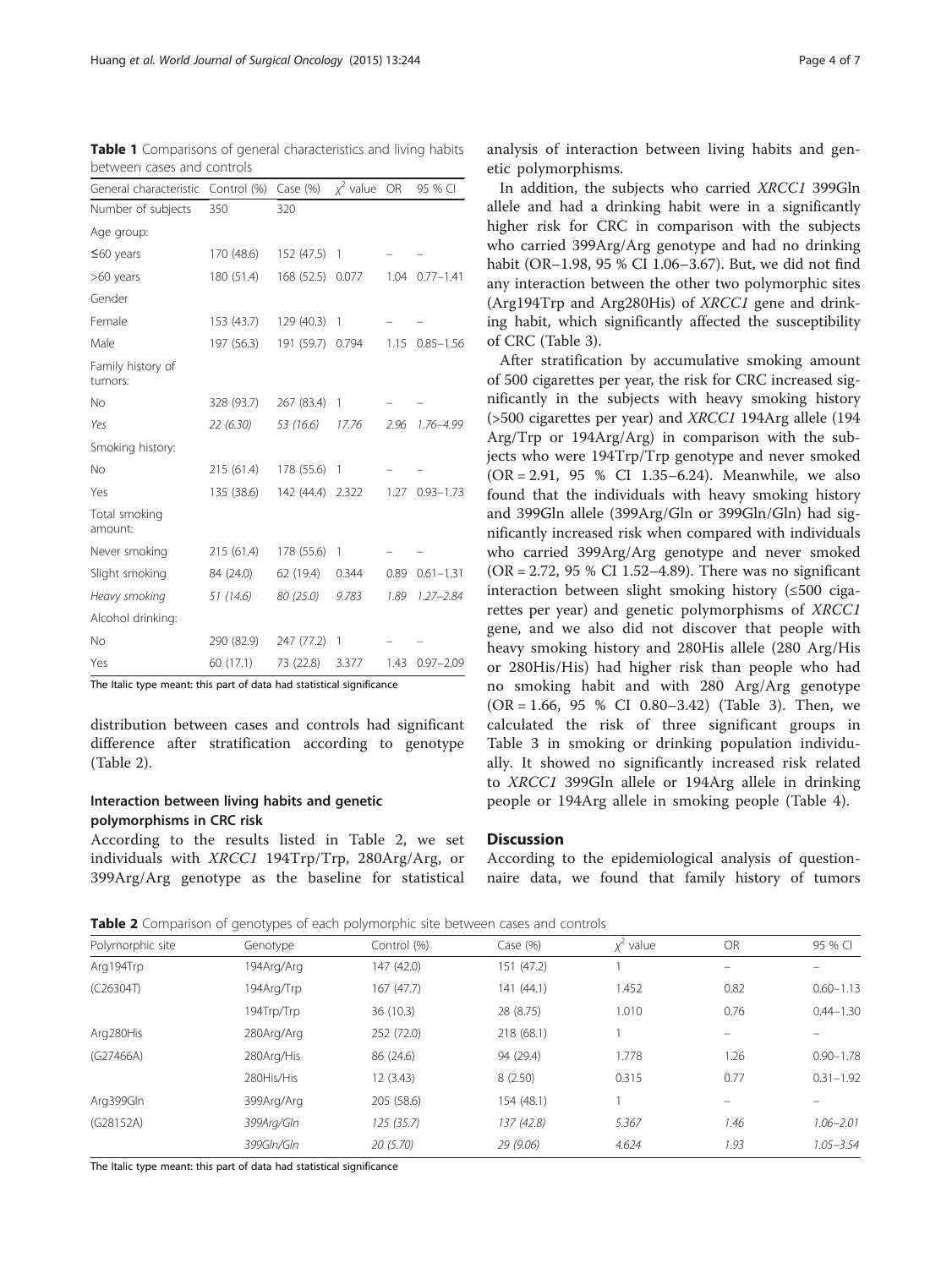| Factor 1             | Factor 2                         | Controls (%) | Cases (%)  | $x^2$ value  | <b>OR</b> | 95 % CI       |
|----------------------|----------------------------------|--------------|------------|--------------|-----------|---------------|
| Total smoking amount | Arg194Trp                        |              |            |              |           |               |
| Never smoking        | Trp/Trp                          | 25(7.14)     | 13 (4.06)  | $\mathbf{1}$ |           |               |
| Slight smoking       | Arg/Trp + Arg/Arg                | 77 (22.0)    | 56 (17.5)  | 0.765        | 1.40      | $0.66 - 2.97$ |
| Heavy smoking        | $A$ rg/ $T$ r $p + A$ rg/ $A$ rg | 47(13.4)     | 71(22.2)   | 7.794        | 2.91      | $1.35 - 6.24$ |
| Total smoking amount | Arg280His                        |              |            |              |           |               |
| Never smoking        | Arg/Arg                          | 160(45.7)    | 116(36.3)  | $\mathbf{1}$ |           |               |
| Slight smoking       | Arg/His + His/His                | 28 (8.00)    | 22 (6.88)  | 0.067        | 1.08      | $0.59 - 1.99$ |
| Heavy smoking        | Arg/His + His/His                | 15 (4.29)    | 18 (5.63)  | 1.880        | 1.66      | $0.80 - 3.42$ |
| Total smoking amount | Arg399Gln                        |              |            |              |           |               |
| Never smoking        | Arg/Arg                          | 130 (37.1)   | 81 (25.3)  | $\mathbf{1}$ |           |               |
| Slight smoking       | Arg/Gln + Gln/Gln                | 37 (10.6)    | 30 (9.38)  | 0.865        | 1.30      | $0.75 - 2.27$ |
| Heavy smoking        | $A$ rg/Gln + Gln/Gln             | 23(6.57)     | 39(12.2)   | 11.69        | 2.72      | $1.52 - 4.89$ |
| Drinking habit       | Arg194Trp                        |              |            |              |           |               |
| No                   | Trp/Trp                          | 32 (9.14)    | 19 (5.94)  | $\mathbf{1}$ |           |               |
| Yes                  | Arg/Trp + Arg/Arg                | 56 (16.0)    | 64 (20.0)  | 3.704        | 1.93      | $0.98 - 3.77$ |
| Drinking habit       | Arg280His                        |              |            |              |           |               |
| <b>No</b>            | Arg/Arg                          | 213 (60.9)   | 173 (54.1) | $\mathbf{1}$ |           |               |
| Yes                  | Arg/His + His/His                | 21(6.00)     | 28 (8.75)  | 2.657        | 1.64      | $0.90 - 2.99$ |
| Drinking habit       | Arg399Gln                        |              |            |              |           |               |
| No                   | Arg/Arg                          | 166 (47.4)   | 108 (33.8) | $\mathbf{1}$ |           |               |
| Yes                  | $Arg/GIn + GIn/GIn$              | 21(6.00)     | 27(8.44)   | 4.754        | 1.98      | $1.06 - 3.67$ |

<span id="page-4-0"></span>**Table 3** Influence of interaction between living habits and genetic polymorphisms on the risk of CRC

The Italic type meant: this part of data had statistical significance

significantly increased the susceptibility of CRC, which showed the hereditary basis of patients with CRC, just like mostly tumorous patients. Although we did not find that only smoking habit increased significantly the risk of CRC, after stratification by total smoking amount, heavy smoking history significantly increased the susceptibility of CRC. It seemed that there lay a dosage– response relation during the process of cigarette carcinogenesis by the increased intake of reactive oxygen species

Table 4 Influence of genetic polymorphisms on the risk of CRC in smoking or drinking people

|                      | Controls $(\%) n = 350$ | Cases (%) $n = 320$ | $\mathcal P$ |
|----------------------|-------------------------|---------------------|--------------|
| Arg194Trp (smoking)  |                         |                     |              |
| Trp/Trp              | 11(3.1)                 | 15(4.7)             | 0.491        |
| $Arg/Trp + Arg/Arg$  | 124(35.4)               | 127(39.7)           |              |
| Arg399Gln (smoking)  |                         |                     |              |
| Arg/Arg              | 122(34.9)               | 137(42.8)           | 0.912        |
| $Arg/GIn + GIn/GIn$  | 60(17.1)                | 69(21.6)            |              |
| Arg399Gln (drinking) |                         |                     |              |
| Arg/Arg              | 39(11.1)                | 46(14.4)            | 0.812        |
| Arg/Gln + Gln/Gln    | 21(6.0)                 | 27(8.4)             |              |

and chemical carcinogens, such as olycyclic aromatic hydrocarbons, nitrosamines, and arylamines [[5\]](#page-6-0).

Abdel-Rahman et al. reported that XRCC1 399Gln allele might be associated with the increased risk for CRC in Egypt (OR = 3.98, 95 % CI 1.50–10.6) [[14](#page-6-0)]. In Korea, Hong et al. also discovered higher risk of 399Gln allele (OR = 1.61, 95 % CI 1.09–2.39) [\[15](#page-6-0)]. Our results showed that the subjects with 399Arg/Trp (OR = 1.46, 95 % CI 1.06–2.01) or 399Trp/Trp genotype (OR = 1.93, 95 % CI 1.05–3.54) had a significantly increased risk for CRC, when compared with the individuals carrying 399Arg/Arg genotype of XRCC1 gene, which was consistent with the above-mentioned findings in Egypt and Korea. But, these findings were not proved in the studies conducted in a Norwegian population; Skjelbred et al. found that the XRCC1 399Gln allele was significantly associated with a reduction of CRC risk (OR = 0.62, 95 % CI 0.41–0.96) [\[16\]](#page-6-0). It suggests that XRCC1 polymorphisms may play different roles in different populations and the precise mechanism needs further studies with more samples.

Human XRCC1 gene is mapped at human chromosome 19q13.2–13.3, spans a genomic distance 33 kb, contains 17 exons, and transcripts a protein of 633 amino acids (69.5 kDa) [\[17\]](#page-6-0). In this study, we investigated the associations of three polymorphisms of the DNA repair gene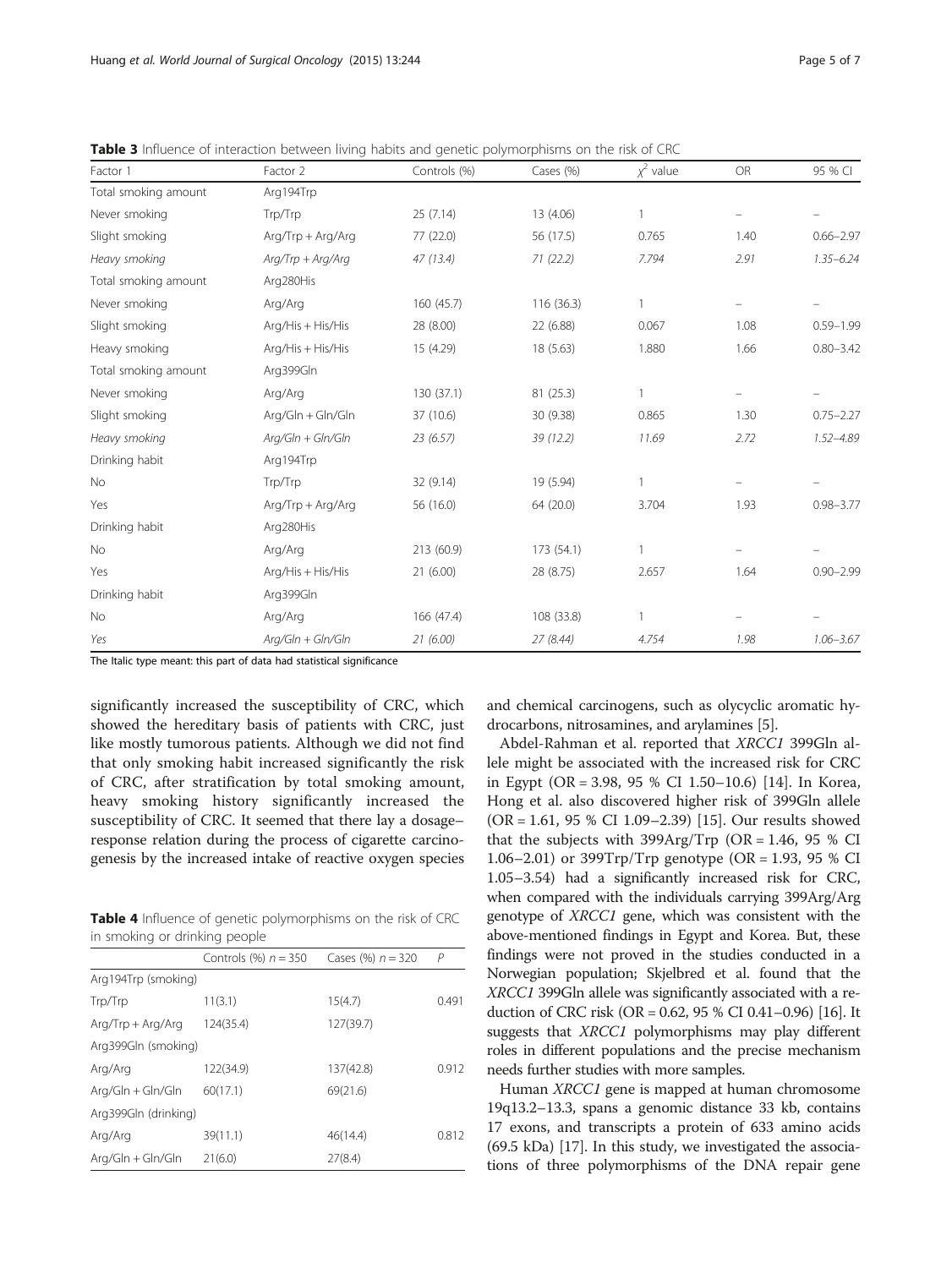XRCC1 with the risk of CRC in a southern Chinese population. The Arg399Gln polymorphism is located in the region of the breast cancer susceptibility gene C terminus I (BRCT-I) interaction domain of XRCC1 with poly(ADPribose) polymerase, and the presence of the variant 399Gln allele has been shown to be associated with measurable reduced DRC, as assessed by the persistence of DNA adducts [[18](#page-6-0), [19](#page-6-0)], tumor-suppressor gene P53 mutations [[20\]](#page-6-0), increased red blood cell glycophorin A [[18](#page-6-0)], elevated levels of sister chromatid exchanges [\[19\]](#page-6-0), and prolonged cell-cycle delay [\[21\]](#page-6-0).

Both the XRCC1 Arg194Trp and Arg280His variants occur in the newly identified PCNA binding region [\[22](#page-6-0)]. The XRCC1 Arg280His variant protein has an ineffective or reduced ability to localize a damaged site in the chromosome, thereby reducing the cellular BER/SSB repair efficiency. The variant 280His allele may allow unrepaired SSBs to accumulate, thereby accelerating genomic instability which consequently increases the risk of carcinogenesis [[23](#page-6-0)]. Only a few studies have investigated the association between the XRCC1 280His allele and risk of cancer. Skjelbred et al. in Norwegian found that 280His allele was significantly associated with an increased risk of colorectal adenomas (OR = 2.30, 95 % CI 1.19–4.46), but among the carcinoma cases, the same result was not observed  $(OR = 1.48, 95 % CI 0.29 - 7.48)$ [[16](#page-6-0)]. Also, no significant association has been observed with CRC in the study conducted by Hong et al. in a Korean population [\[15](#page-6-0)], and we also did not find significant association between the XRCC1 280His allele and colorectal carcinoma risk, which showed consistency with the result of Hong et al. in Asian people.

Few studies have examined the influence of the 194Trp allele on the function of the XRCC1 protein, but several researches have demonstrated same results in different populations. The study conducted by Abdel-Rahman et al. in Egypt showed that people with 194Trp allele did not tend to be in higher risk for CRC (OR = 2.56, 95 % CI 0.73–9.40) [\[14\]](#page-6-0). Hong et al. in Korean [\[15\]](#page-6-0) and Skjelbred et al. in Norwegian [[16\]](#page-6-0) also reported that XRCC1 194Trp allele did not significantly increase CRC risk. Our finding was also in accordance with the above-mentioned reports and showed that 194Arg/Trp and 194Trp/Trp genotypes both did not increase the risk for CRC when comparing with 194Arg/Arg genotype.

The XRCC1 protein plays a key role in base excision repair where it coordinates all the steps by serving as a scaffold via its interaction with other key base excision repair proteins, such as DNA polymerase β, DNA ligase III, polynucleotide kinase 3′-phosphatase, poly(ADP-ribose) polymerase, APE1, and OGG1. We analyzed the interaction of genetic polymorphisms of XRCC1 gene and unhealthy life habits, such as smoking and drinking habits, because many studies suggested that there lay widespread

synergisms. A recent review of the literature found an overall modification of the effect of smoking by XRCC1 across several cancer types [\[24, 25](#page-6-0)]. So, the activity of XRCC1 protein is crucial to individuals to prevent the formation of mutations induced by chemical carcinogens in cigarette smoke. But, very few researches have discussed the interaction between smoking habit and XRCC1 genetic polymorphisms in CRC risk. In our results, there was no significant interaction between slight smoking history and all three genetic polymorphisms of XRCC1 gene after stratification by accumulative smoking amount, but we found that the individuals with heavy smoking history and 399Gln or 194Arg allele had significantly increased risk when compared with individuals who never smoked and carried 399Arg/Arg or 194Trp/Trp genotype, which seemed to be inconsistent with the finding observed by Stern et al. in Singapore Chinese. And, we did not do the associated analysis of haplotype and smoking habit because of the insufficient sample size. Besides, when we took XRCC1 399Gln allele or 194Arg allele into analysis for CRC in smoking or drinking population, it did not show significant relevance. This might also be because of the insufficient sample size.

Stern et al. in an American population found that the association between ever smoking and colorectal adenoma risk was only observed among subjects who carried the XRCC1 codon 194 Arg/Arg and codon 399 Arg/Arg or 399Arg/Gln genotypes (test of interaction,  $P = 0.048$  $P = 0.048$  $P = 0.048$  [4]. In Singapore Chinese, Stern et al. observed evidence that XRCC1 might modify the effects of smoking (interaction  $P = 0.012$ ). The effect of smoking among carriers of the Arg(194)-Gln(399) haplotype was  $OR = 0.7$  (95 % CI 0.4–1.1), whereas, among carriers of the Trp(194)-Arg(399) haplotype, it was  $OR = 1.6$ (95 % CI 1.1–2.5) [[3\]](#page-6-0).

In addition, the interaction between three polymorphic sites of XRCC1 gene and drinking habit was also evaluated in this study, and it only showed a higher risk in subjects with 399Gln allele and drinking habit than individuals carrying 399Arg/Arg genotype but never drinking. Stern et al. in Singapore Chinese also observed a positive association between XRCC1 codon 194Trp/Trp genotype and alcohol consumption  $(OR = 2.8, 95 %$  CI 1.0–8.1), and thought a role for reactive oxygen species as relevant genotoxins that might account for the effects of both smoking and alcohol on colorectal cancer risk [\[3](#page-6-0)]. Hong et al. found that alcohol consumption (≥80 g/week) is a significant risk factor of CRC (OR = 2.60, 95 % CI 1.46–4.62), but they did not analyze the interaction of *XRCC1* polymorphisms and drinking habit [[15\]](#page-6-0). So, we considered that the decreased XRCC1 protein activity in response to chronic alcohol consumption probably finally contributed to